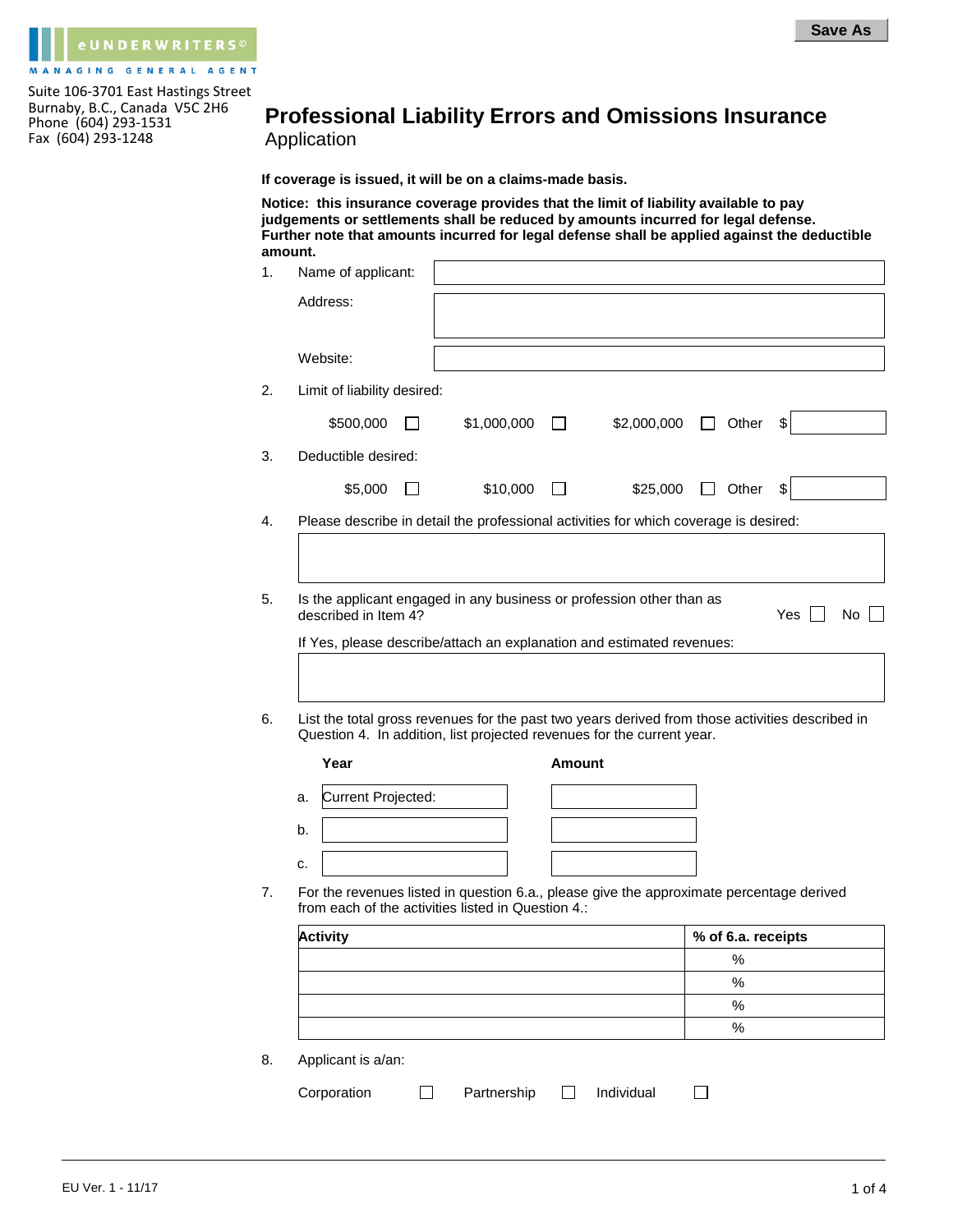

## **Professional Liability Errors and Omissions Insurance**  Application

- 9. Date established:
- 10. Is the applicant firm controlled, owned or associated with any other firm, corporation or company?  $Yes \Box No \Box$

If Yes, please describe/attach an explanation:

Are any activities listed in Question 4. provided to such business enterprise? Yes Note 1, 1999 and 2, 1999 and 2, 1999 and 2, 1999 and 2, 1999 and 2, 1999 and 2, 1999 and 2, 1999 and 2, 1999 and 2, 1999 and 2, 1999 and 2, 1999 and 2, 1999 and 2, 1999 and 2, 1999 and 2, 1999 and 2, 1999 a

11. a. Number of principals, partners, officers and professional employees directly engaged in providing services to clients:

| 9Ś | $No$ $\Box$ |  |
|----|-------------|--|
|    |             |  |
|    |             |  |

- b. Number of non-professional employees (clerks, secretaries, etc.):
- 12. Please provide the following information about the applicant's key employees:

| Name in full of ALL partners/<br>principals/key employees | Professional<br>qualifications | Date<br>qualified | How<br>long in<br>practice? | How long<br>as partner/<br>principal? |
|-----------------------------------------------------------|--------------------------------|-------------------|-----------------------------|---------------------------------------|
|                                                           |                                |                   |                             |                                       |
|                                                           |                                |                   |                             |                                       |
|                                                           |                                |                   |                             |                                       |
|                                                           |                                |                   |                             |                                       |
|                                                           |                                |                   |                             |                                       |
|                                                           |                                |                   |                             |                                       |

- 13. To what professional association(s) does the applicant belong?
- 14. Please include a list of applicant firm's five (5) largest jobs or projects during the past three (3) years. Please give, in detail: 1) project/client name; 2) the nature of the services performed for the client; and 3) the revenues obtained from those services.

| Project/client name | Nature of the services | Revenue<br>obtained |
|---------------------|------------------------|---------------------|
|                     |                        |                     |
|                     |                        |                     |
|                     |                        |                     |
|                     |                        |                     |
|                     |                        |                     |

15. Does the applicant use a written contract with a client:

| Sometimes |  | Never |
|-----------|--|-------|
|-----------|--|-------|

16. What percentage of the applicant's business involves subcontracting of work to others?

| Does the applicant provide professional services to business entities |  |
|-----------------------------------------------------------------------|--|
| in which it retains an ownership interest?                            |  |

Yes  $\Box$  No  $\Box$ 

 $\Box$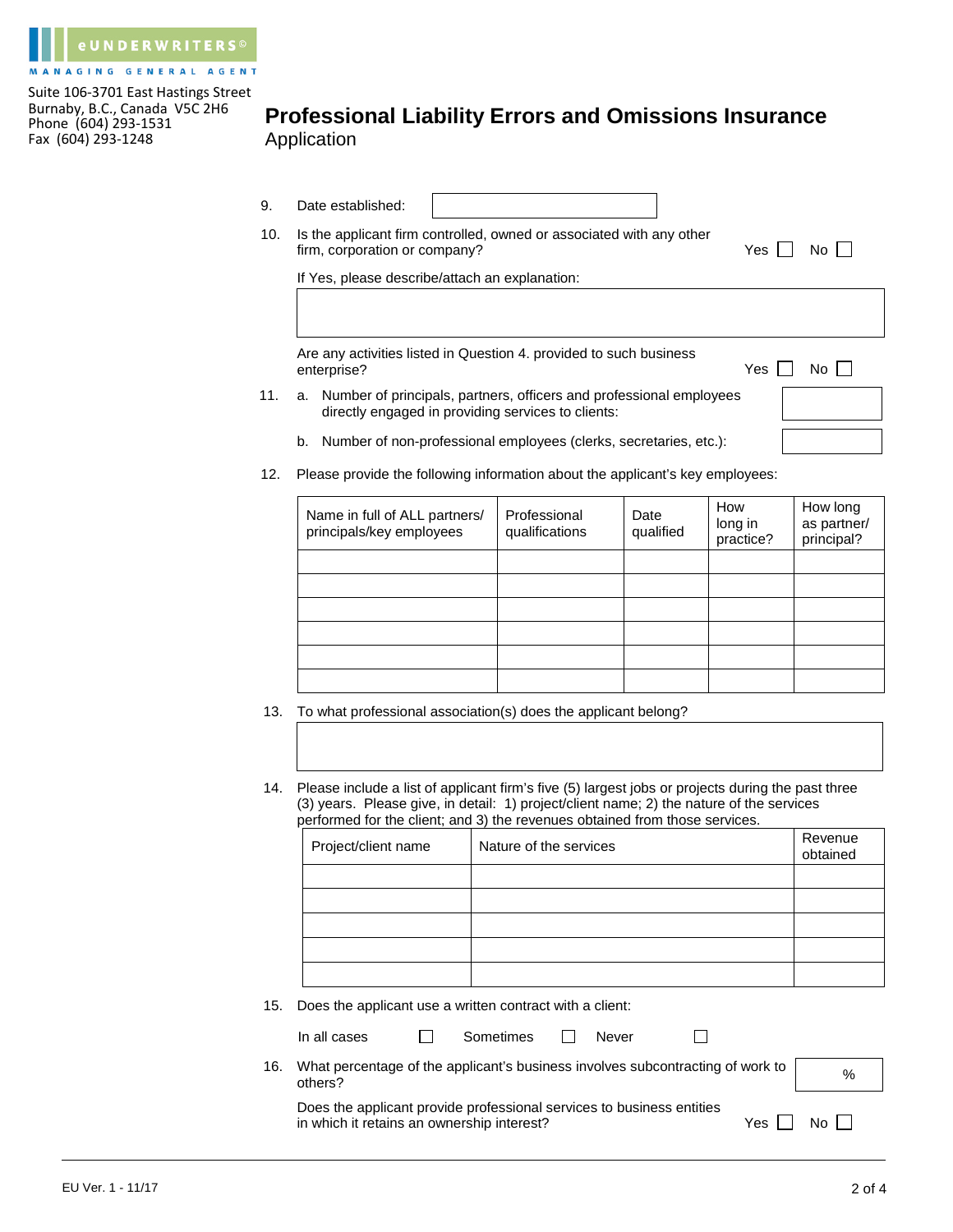

## **Professional Liability Errors and Omissions Insurance**  Application

|     | If Yes, please explain:                                                                                                                                                                    |                                                                                                                                       |        |            |         |  |
|-----|--------------------------------------------------------------------------------------------------------------------------------------------------------------------------------------------|---------------------------------------------------------------------------------------------------------------------------------------|--------|------------|---------|--|
| 17. | Has any similar insurance ever been declined, non-renewed or<br>cancelled?                                                                                                                 | Yes                                                                                                                                   | No     |            |         |  |
|     |                                                                                                                                                                                            | If Yes, please describe/attach an explanation:                                                                                        |        |            |         |  |
| 18. | Is similar insurance currently in place?                                                                                                                                                   | If Yes, please provide the following professional insurance information:                                                              |        | Yes        | No.     |  |
|     | Description of covered services:                                                                                                                                                           |                                                                                                                                       |        |            |         |  |
|     | Company                                                                                                                                                                                    | <b>Expiration Date</b>                                                                                                                | Limits | Deductible | Premium |  |
|     |                                                                                                                                                                                            |                                                                                                                                       |        |            |         |  |
|     | Prior Acts/Retroactive date on policy?                                                                                                                                                     |                                                                                                                                       |        | mm/dd/yy   |         |  |
| 19. | or promotional materials.                                                                                                                                                                  | Please attach most recent audited financial statements (or recent tax returns) and descriptive                                        |        |            |         |  |
|     | a.                                                                                                                                                                                         | Estimated Gross receipts for current fiscal period:                                                                                   |        |            |         |  |
|     | b.                                                                                                                                                                                         | Estimated Cost of Goods Sold for current fiscal period:                                                                               |        |            |         |  |
| 20. | professional activities?                                                                                                                                                                   | Have any of the individuals listed in question 12 ever been the<br>subject of disciplinary action by authorities as a result of their |        |            | No.     |  |
|     | If Yes, please explain:                                                                                                                                                                    |                                                                                                                                       |        |            |         |  |
| 21. | Does the person to be insured have knowledge or information of any<br>act, error or omission which might reasonably be expected to give<br>No I<br>rise to a claim against him/her?<br>Yes |                                                                                                                                       |        |            |         |  |
|     |                                                                                                                                                                                            | If Yes, please complete a Supplemental Claims Information Form for each.                                                              |        |            |         |  |
| 22. | After inquiry have any claims been made against any proposed<br>Yes.<br>No<br>Insured(s) during the past five (5) years?                                                                   |                                                                                                                                       |        |            |         |  |
|     |                                                                                                                                                                                            |                                                                                                                                       |        |            |         |  |